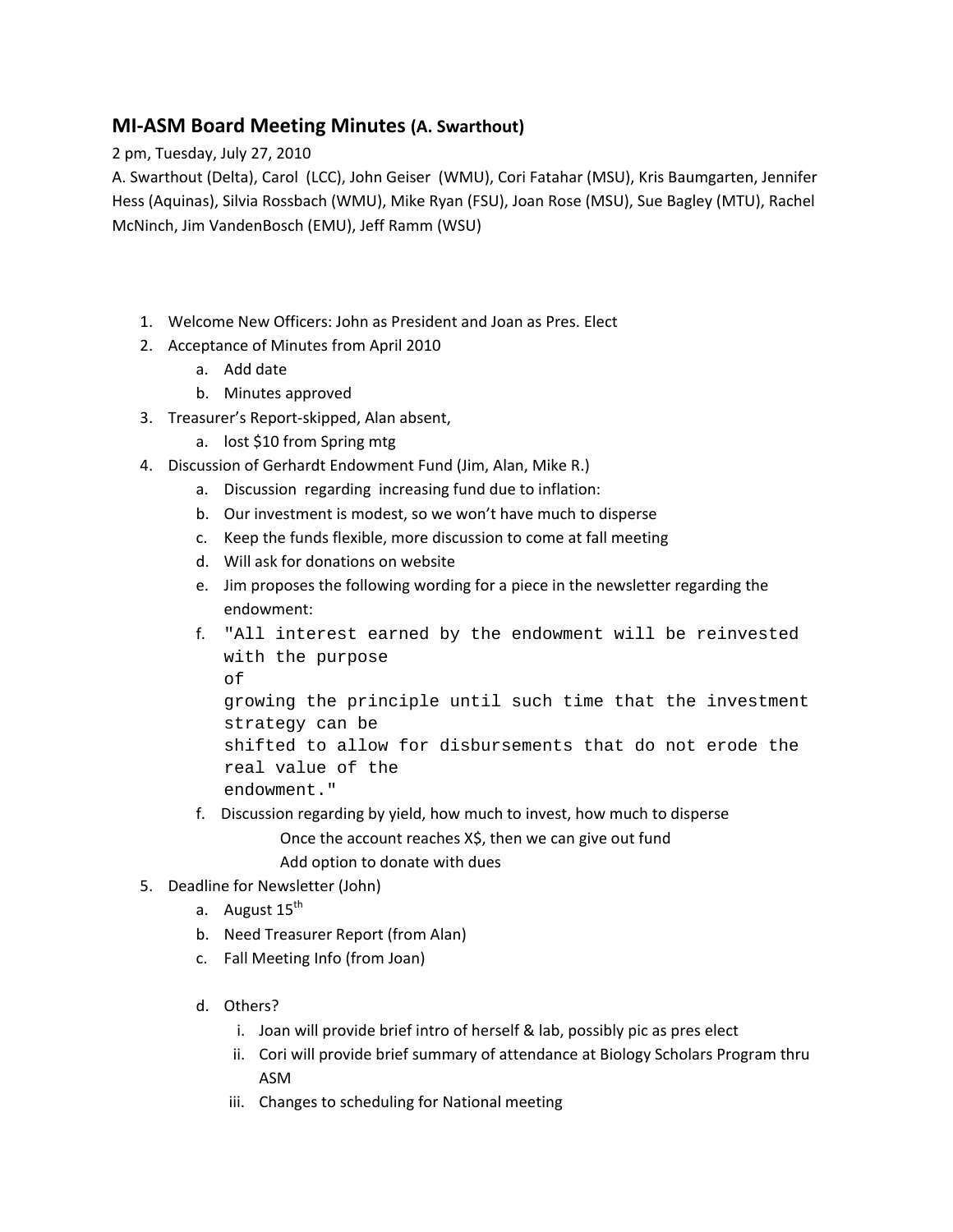- 6. Application for funds from National
	- a. November  $30<sup>th</sup>$  is new deadline to apply
	- b. What type of initiative should we apply for?
		- i. Discussion/suggestions:
			- 1. Silvia suggests asking for support to fund 2 meetings
			- 2. Sue: some of the money is for additional support for students to attend both meeting
			- 3. Can get some money from regional, some from national
			- 4. Jim: have pres elect write grant, as they will be the pres acting it out, as the funds come in after the pres writing the grant is out of office when the funds come in
			- 5. John: how can we capitalize on the fact that we are one of the few branches that has more students than faculty
			- 6. Kris suggests: have a meeting where each chapter (students) present something
			- 7. Sue suggests that students can present types of activities they are doing/involved with, each chapter having an info booth
			- 8. Mike: have student board, where student reps meet, on‐line, Facebook type format, accessed through our webpage, have reps/liason to our Board
			- 9. Education liaisons should come up with a proposal to get students more involved
			- 10. John needs forms filled out on how chapter funds were spent
- 7. Spring 2011 Meeting??
	- a. Jenn from Aquinas is looking into hosting the Spring 2011 meeting. She has contacted "conferencing people", there are some new areas at the college
	- b. Will look into 1<sup>st</sup> & 2<sup>nd</sup> weekends in April, will use info from last Spring meeting, will coordinate with John
- 8. Fall 2010 Meeting MSU (Joan)
	- a. Budget, venue, etc finalized
	- b. Hiccup: one speaker has not been responsive, will need to be replaced
	- c. Friday: speaker unknown, 5:15pm in Natural Resources Bldg, followed by student mixer at Reno's Sports Bar N Grill with a pizza package for students, option to buy their own drinks, karaoke. Board dinner: Can have at Reno's with students or nicer restaurant (Beggar's), Rachel will make reservation, each member pays their own dinner, branch pays for speakers.
	- d. Sat: MSU union, student meeting area, parking free, no football game, 8am continental breakfast & registration, 9am start w/ Mark Mazola (NeoGen) (food safety), posters in the Ballroom, lunch in Ballroom, food near corporate sponsor tables, 11:30 student presentations, then lunch (Italian), then Chris Wolverton (ASM lecturer), then Awards,